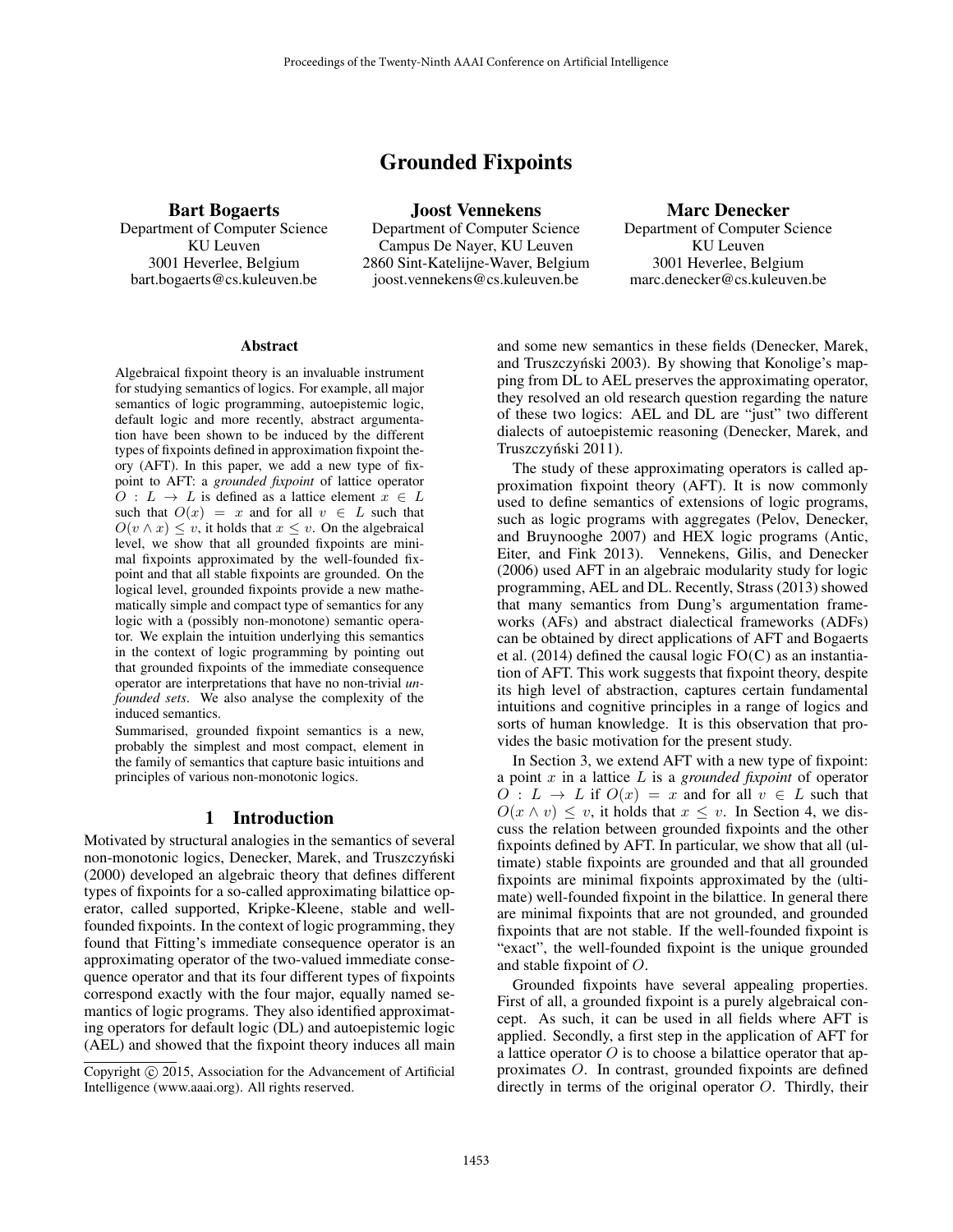definition formalises and generalises well-known intuitions.

In the context of logic programming, which we discuss in Section 5, the algebraic results show that grounded fixpoints induce a semantics that is slightly more "liberal" than stable semantics: all stable models are grounded (i.e., we identified a property all stable models have in common) but also every grounded fixpoint is approximated by the well-founded model; the differences collapse in case the well-founded model is two-valued. We will see that for logic programming, this semantics is simple and intuitive: we show that the grounded fixpoints can be characterised in terms of a generalised notion of *unfounded set*. Contrary to the more common semantics of logic programs, grounded fixpoint semantics does not rely on any form of three-valued logic: It is defined directly in terms of the (twovalued!) immediate consequence operator. The grounded fixpoint semantics is very flexible towards language extensions. Currently, much research is being conducted in order to extend stable and well-founded semantics for logic programs with new language constructs (Pelov, Denecker, and Bruynooghe 2007; Faber, Pfeifer, and Leone 2011; Marek, Niemelä, and Truszczyński 2008; Balduccini 2013). Since the grounded fixpoint semantics is completely defined using the two-valued immediate consequence operator, it suffices to extend this operator to obtain an extended semantics; this is often trivial. These nice properties come at a cost: we show that in general, determining whether a logic program has a grounded fixpoint is  $\Sigma_2^P$ -complete. However, for large classes of programs, grounded fixpoint semantics coincides with stable semantics. For those programs, we obtained a simple, concise, purely 2-valued and algebraical, extensible reformulation of the existing semantics.

Due to space limitations, we do not elaborate on how our theory applies to AEL, DL or ADFs and refer to (Bogaerts, Vennekens, and Denecker 2014) for proofs.

Summarised, the main contributions of this paper are as follows. We extend AFT with the notion of a grounded fixpoint, a fixpoint closely related to stable fixpoints with similar properties, but that is determined by  $O$ , not by the choice of an approximator. Applied to logic programming this yields an intuitive, purely two-valued, semantics that is easily extensible and that formalises well-known intuitions.

#### 2 Preliminaries

# 2.1 Lattices and Operators

A *poset*  $\langle L, \leq \rangle$  is a set L equipped with a partial order  $\leq$ , i.e., a reflexive antisymmetric, transitive relation. If  $S$  is a subset of L, then x is an *upper bound*, respectively a *lower bound* of S if for every  $s \in S$ , it holds that  $s \leq x$  respectively  $x \leq s$ . An element x is a *least upper bound*, respectively *greatest lower bound* of S if it is an upper bound that is smaller than every other upper bound, respectively a lower bound that is greater than every other lower bound. If S has a least upper bound, respectively a greatest lower bound, we denote it  $\text{lub}(S)$ , respectively  $\text{glb}(S)$ . As is custom, we sometimes call a greatest lower bound a *meet*, and a least upper bound a *join* and use the related notations  $\bigwedge S = \text{glb}(S)$ ,  $x \wedge y = \text{glb}(\{x, y\}), \forall S = \text{lub}(S)$  and  $x \vee y = \text{lub}(\{x, y\}).$ 

We call  $\langle L, \leq \rangle$  a *complete lattice* if every subset of L has a least upper bound and a greatest lower bound. A complete lattice has both a least element  $\perp$  and a greatest element  $\top$ .

An operator  $O: L \to L$  is *monotone* if  $x \leq y$  implies that  $O(x) \leq O(y)$ . An element  $x \in L$  is a *prefixpoint*, a *fixpoint*, a *postfixpoint* if  $O(x) \leq x$ , respectively  $O(x) =$  $x, x \leq O(x)$ . Every monotone operator O in a complete lattice has a least fixpoint, denoted  $lfp(O)$ , which is also O's least prefixpoint and the limit (the least upper bound) of the increasing sequence  $(x_i)_{i>0}$  defined by

- $x_0 = \perp$ ,
- $x_{i+1} = O(x_i)$ ,
- $x_{\lambda} = \text{lub}(\{x_i \mid i < \lambda\})$ , for limit ordinals  $\lambda$ .

#### 2.2 Logic Programming

In the following sections, we illustrate our abstract results in the context of logic programming. We recall some preliminaries. We restrict ourselves to propositional logic programs, but allow arbitrary propositional formulas in rule bodies. However, AFT has been applied in a much broader context (Denecker, Bruynooghe, and Vennekens 2012; Pelov, Denecker, and Bruynooghe 2007; Antic, Eiter, and Fink 2013) and our results can also be applied in these extensions of logic programming.

Let  $\Sigma$  be an alphabet, i.e., a collection of symbols which are called *atoms*. A *literal* is an atom p or the negation  $\neg q$  of an atom q. A logic program  $P$  is a set of *rules*  $r$  of the form  $h \leftarrow \varphi$ , where h is an atom called the head of r, denoted  $head(r)$ , and  $\varphi$  is a propositional formula called the *body* of r, denoted  $body(r)$ . An interpretation I of the alphabet  $\Sigma$  is an element of  $2^{\Sigma}$ , i.e., a subset of  $\Sigma$ . The set of interpretations  $2^{\Sigma}$  forms a lattice equipped with the order  $\subseteq$ . The truth value (t or f) of a propositional formula  $\varphi$  in a structure I, denoted  $\varphi^I$  is defined as usual. With a logic program  $\mathcal{P}$ , we associate an immediate consequence operator (van Emden and Kowalski 1976)  $T_p$  that maps a structure I to

$$
T_{\mathcal{P}}(I) = \{p \mid \exists r \in \mathcal{P} : head(r) = p \land body(r)^{I} = \mathbf{t}\}.
$$

## 3 Grounded Fixpoints

Let  $\langle L, \leq \rangle$  be a complete lattice and  $O: L \to L$  a lattice operator, fixed throughout this entire section. We start by giving the most central definition of this text, namely the notion of groundedness.

**Definition 3.1 (Grounded).** We call  $x \in L$  *grounded* for O if for each  $v \in L$  such that  $O(v \wedge x) \leq v$ , it holds that  $x \leq v$ .

The intuition behind this concept is easiest to explain if we assume that the elements of  $L$  are sets of "facts" of some kind and the  $\leq$  relation is the subset relation between such sets. In this case, a point  $x$  is grounded if it contains only facts that are sanctioned by the operator  $O$ , in the sense that if we remove them from  $x$ , then the operator will add at least one of them again. The above definition captures this idea, by using a set  $v \in L$  to remove all elements not in v from x.

If their removal is not contradicted by  $O$ , i.e.,  $O$  does not re-derive any removed element  $(O(x \wedge v) \leq v)$ , then these elements cannot be part of the grounded point  $(x \le v)$ .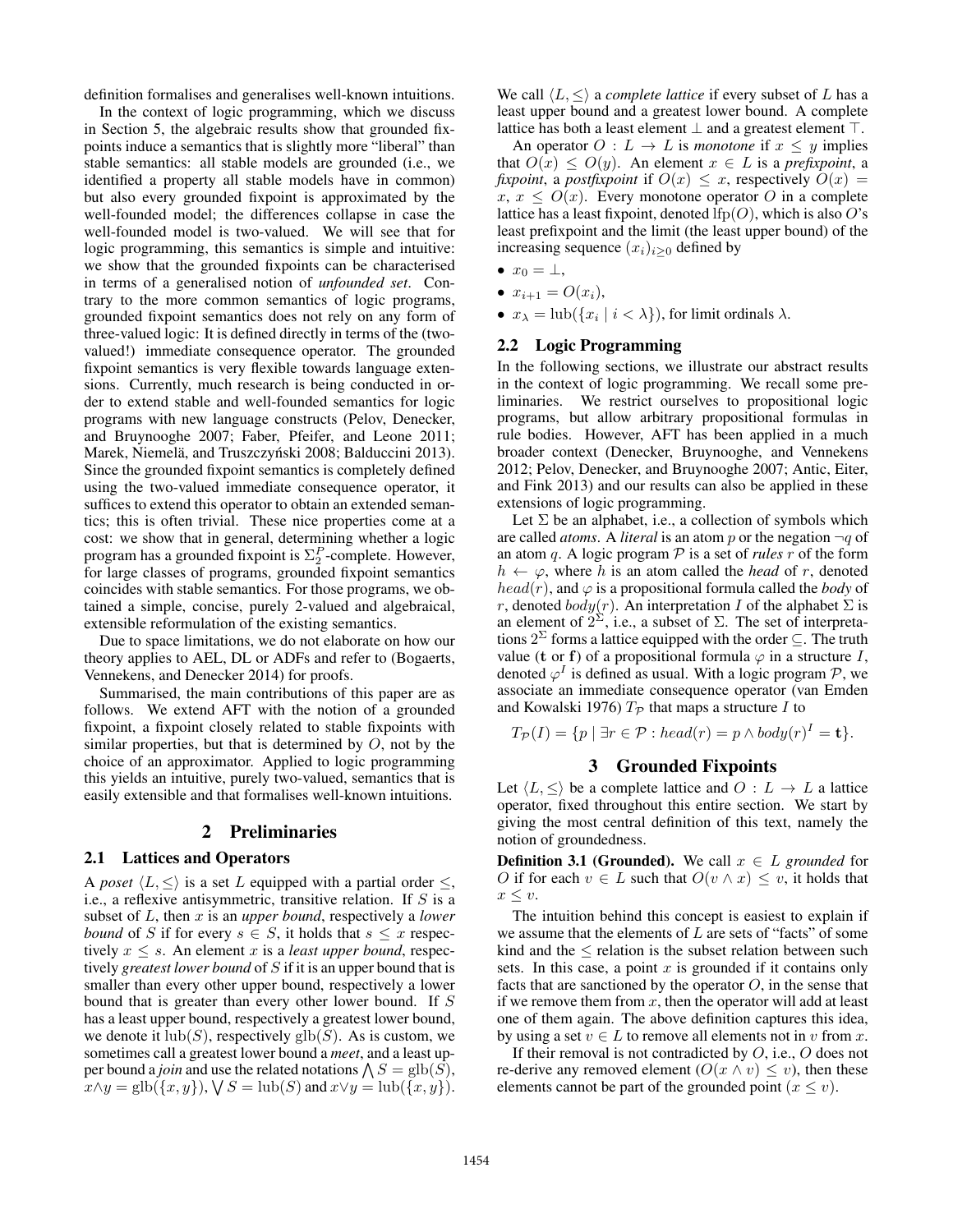Proposition 3.2. *If* O *is a monotone operator and* x *is grounded for* O *then* x *is a postfixpoint of* O *that is less than or equal to*  $\text{lfp}(O)$ *, i.e.,*  $x \leq O(x)$  *and*  $x \leq \text{lfp}(O)$ *.* 

Example 3.3. The converse of Proposition 3.2 does not hold. Consider the following logic program  $P$ :

$$
\left\{\begin{array}{c}p.\\q \leftarrow p \vee q. \end{array}\right\}
$$

Its immediate consequence operator  $T_p$  is represented by the following graph, where full edges express the order relation (to be precise, the  $\leq$  relation is the reflexive transitive closure of these edges) and the dotted edges represent the operator:



 $T_{\mathcal{P}}$  is a monotone operator with least fixpoint  $\top$ . Also,  $\{q\}$ is a postfixpoint of  $T_{\mathcal{P}}$  since  $T_{\mathcal{P}}(\lbrace q \rbrace) = \top \geq \lbrace q \rbrace$ . However,  $\{q\}$  is not grounded since  $T_P(\{q\} \wedge \{p\}) = T_P(\perp) =$  $\{p\} \leq \{p\}$ , while  $\{q\} \nleq \{p\}$ .

Proposition 3.4. *All grounded fixpoints of* O *are minimal fixpoints of* O*.*

Example 3.5. The converse of Proposition 3.4 does not hold. Consider the logic program  $P$ :

$$
\left\{\begin{array}{c}p \leftarrow p. \\ q \leftarrow \neg p \vee q. \end{array}\right\}
$$

This logic program corresponds has as immediate consequence operator  $T_{\mathcal{P}}$ :



In this case,  $\{p\}$  is a minimal fixpoint of  $T_p$ , but  $\{p\}$  is not grounded since  $T_{\mathcal{P}}(\{p\} \wedge \{q\}) = T_{\mathcal{P}}(\bot) = \{q\}.$ 

Proposition 3.6. *A monotone operator has exactly one grounded fixpoint, namely its least fixpoint.*

## 4 Grounded Fixpoints and AFT

#### 4.1 Preliminaries: AFT

Given a lattice  $L$ , approximation fixpoint theory makes uses of the bilattice  $L^2$ . We define two *projection* functions for pairs as usual:  $(x, y)_1 = x$  and  $(x, y)_2 = y$ . Pairs  $(x, y) \in L^2$  are used to approximate all elements in the interval  $[x, y] = \{z \mid x \le z \land z \le y\}$ . We call  $(x, y) \in L^2$  con*sistent* if  $x \leq y$ , that is, if  $[x, y]$  is non-empty. We use  $L^c$  to

denote the set of consistent elements. Elements  $(x, x) \in L^c$ are called *exact*. We sometimes abuse notation and use the tuple  $(x, y)$  and the interval  $[x, y]$  interchangeably. The *precision ordering* on  $L^2$  is defined as  $(x, y) \leq_p (u, v)$  if  $x \leq u$ and  $v \leq y$ . In case  $(u, v)$  is consistent, this means that  $(x, y)$  approximates all elements approximated by  $(u, v)$ , or in other words that  $[u, v] \subseteq [x, y]$ . If L is a complete lattice, then  $\langle L^2, \leq_p \rangle$  is also a complete lattice.

AFT studies fixpoints of lattice operators  $O: L \rightarrow L$ through operators approximating O. An operator  $A: L^2 \to$  $L^2$  is an *approximator* of O if it is  $\leq_p$ -monotone, and has the property that for all  $x, O(x) \in A(x, x)$ . Approximators are internal in  $L^c$  (i.e., map  $L^c$  into  $L^c$ ). As usual, we restrict our attention to *symmetric* approximators: approximators A such that for all x and y,  $A(x, y)_1 = A(y, x)_2$ . Denecker, Marek, and Truszczyński (2004) showed that the consistent fixpoints of interest (supported, stable, well-founded) are uniquely determined by an approximator's restriction to  $L^c$ , hence, sometimes we only define approximators on  $L^c$ .

AFT studies fixpoints of  $O$  using fixpoints of  $A$ . The  $A$ -Kripke-Kleene fixpoint is the  $\leq_p$ -least fixpoint of A and has the property that it approximates all fixpoints of  $O$ . A partial A-stable fixpoint is a pair  $(x, y)$  such that  $x =$  lfp $(A(\cdot, y)_1)$ and  $y =$  lfp( $A(x, \cdot)_2$ ), where  $A(\cdot, y)_1$  denotes the operator  $L \to L : x \mapsto A(x, y)_1$  and analogously for  $A(x, \cdot)_2$ . The A-well-founded fixpoint is the least precise partial Astable fixpoint. An A*-stable fixpoint* of O is a fixpoint x of O such that  $(x, x)$  is a partial A-stable fixpoint. This is equivalent with the condition that  $x =$  lfp $(A(\cdot, x)_1)$ . The A-Kripke-Kleene fixpoint of  $O$  can be constructed by iteratively applying A, starting from  $(\bot, \top)$ . For the A-wellfounded fixpoint, a similar constructive characterisation has been worked out by Denecker and Vennekens (2007).

In general, a lattice operator  $O: L \to L$  has a family of approximators of different precision. Denecker, Marek, and Truszczyński (2004) showed that there exists a most precise approximator,  $U_O$ , called the ultimate approximator of  $O$ . This operator is defined by  $U_O: L^c \rightarrow L^c: (x,y) \mapsto$  $(\bigwedge O([x,y]), \bigvee O([x,y])$ . Semantics defined using the ultimate approximator have as advantage that they only depend on O since the approximator can be derived from O. It was shown that for any approximator  $A$ , all  $A$ -stable fixpoints are  $U_O$ -stable fixpoints, and the  $U_O$ -well-founded fixpoint is always more precise than the A-well-founded fixpoint. We refer to  $U_O$ -stable fixpoints as ultimate stable fixpoints of  $O$  and to the  $U_O$ -well-founded fixpoint as the ultimate well-founded fixpoint of O.

AFT and Logic Programming In the context of logic programming, elements of the bilattice  $(2^{\Sigma})^2$  are partial interpretations, pairs  $\mathcal{I} = (I_1, I_2)$  of interpretations. The pair  $(I_1, I_2)$  approximates all interpretations I' with  $I_1 \subseteq I' \subseteq$  $I_2$ . We are mostly concerned with consistent (or, threevalued) interpretations: tuples  $\mathcal{I} = (I_1, I_2)$  with  $I_1 \subseteq I_2$ . For such an interpretation, the atoms in  $I_1$  are *true* (t) in  $I$ , the atoms in  $I_2 \backslash I_1$  are *unknown* (**u**) in  $I_2$  and the other atoms are *false* (f) in  $I$ . If  $I$  is a three-valued interpretation, and  $\varphi$ a formula, we write  $\varphi^{\mathcal{I}}$  for the standard three-valued valuation based on the Kleene truth tables (Kleene 1938). An in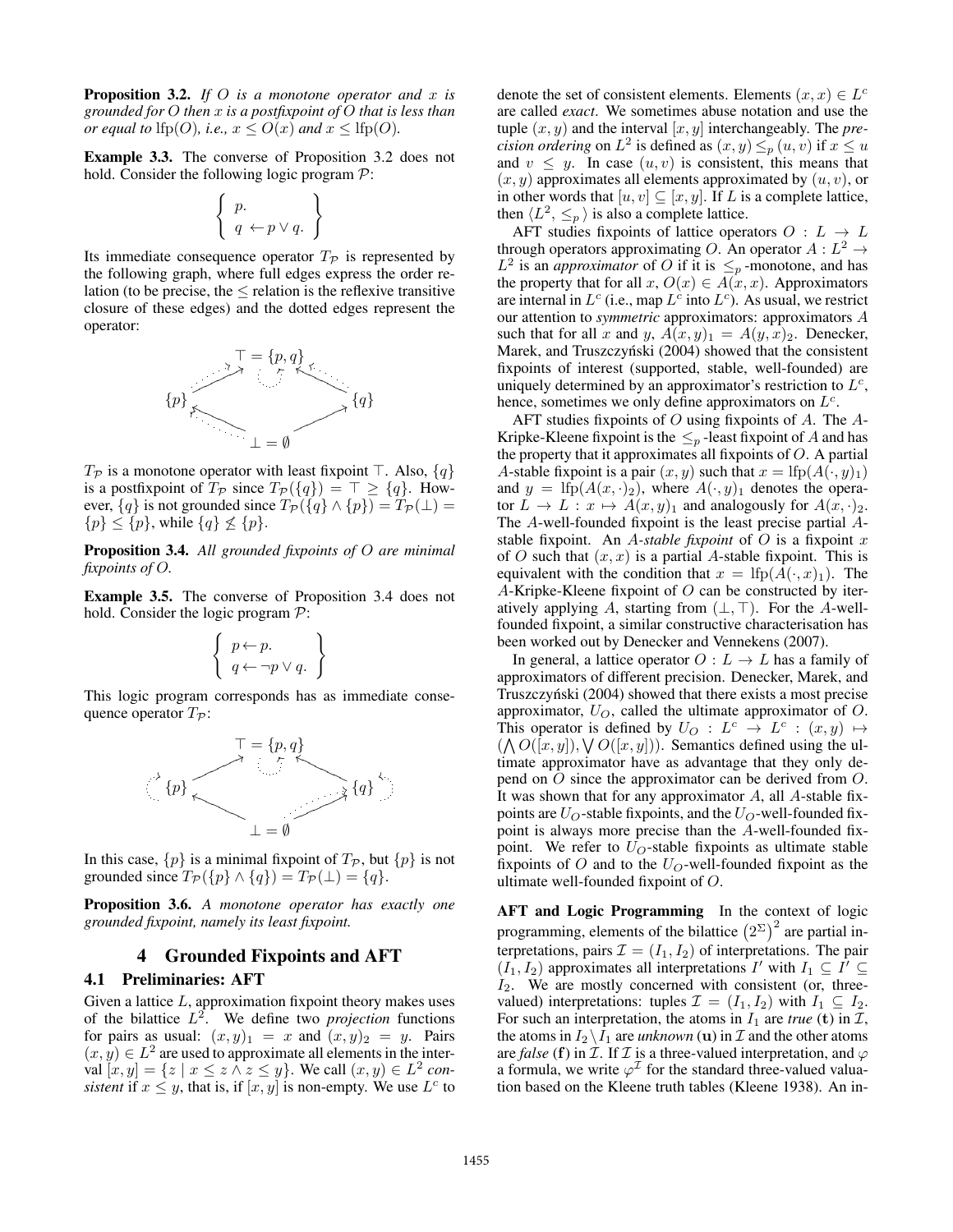terpretation I corresponds to the partial interpretation  $(I, I)$ . If  $\mathcal{I} = (I_1, I_2)$  is a (partial) interpretation, and  $U \subseteq \Sigma$ , we write  $\mathcal{I}[U : \mathbf{f}]$  for the (partial) interpretation that equals  $\mathcal{I}$  on all elements not in  $U$  and that interprets all elements in  $U$  as **f**, i.e., the interpretation  $(I_1 \setminus U, I_2 \setminus U)$ .

Several approximators have been defined for logic programs. The most common is Fitting's immediate consequence operator  $\Psi_{\mathcal{P}}$  (Fitting 2002), a direct generalisation of  $T_{\mathcal{P}}$  to partial interpretations. Denecker, Marek, and Truszczyński (2000) showed that the well-founded fixpoint of  $\Psi_{\mathcal{P}}$  is the well-founded model of  $\mathcal P$  (Van Gelder, Ross, and Schlipf 1991) and that  $\Psi_{\mathcal{P}}$ -stable fixpoints are exactly the stable models of  $P$  (Gelfond and Lifschitz 1988).

Contrary to classical stable and well-founded semantics, their ultimate counterparts have the nice property that they are insensitive to equivalence preserving rewritings of the bodies of rules. If two logic programs  $\overline{P}$  and  $\overline{P}'$  have the same immediate consequence operator, then their ultimate stable (respectively ultimate well-founded) models are the same. For example consider programs  $\mathcal{P} = \{p \leftarrow p \lor \neg p\}$ and  $\mathcal{P}' = \{p.\}$ . Even though the body of the rule defining p in  $P$  is a tautology,  $\{p\}$  is not a stable model of  $P$ (while it is a stable model of  $\mathcal{P}'$ ). However, the ultimate stable semantics treats these two programs identically. However, this property comes at a cost. Denecker, Marek, and Truszczyński (2004) showed that deciding whether  $\mathcal P$  has an ultimate stable model is  $\Sigma_P^2$ -complete, while that same task is only NP-complete for classical stable models.

#### 4.2 Grounded Fixpoints and AFT

In this section, we discuss how groundedness relates to AFT. More concretely, we show that all (ultimate) stable fixpoints are grounded and that all grounded fixpoints are approximated by the (ultimate) well-founded fixpoint.

Proposition 4.1. *All ultimate stable fixpoints of* O *are grounded.*

Example 4.2. The converse of Proposition 4.1 does not always hold. Consider the logic program  $P$ :

$$
\left\{\n \begin{array}{c}\n p \leftarrow \neg p \lor q. \\
q \leftarrow \neg q \lor p.\n \end{array}\n\right\}
$$

This logic program has as immediate consequence operator  $T_{\mathcal{P}}$ :



 $\top$  is grounded for  $T_{\mathcal{P}}$ , since the only v with  $T_{\mathcal{P}}(\top \wedge v) =$  $T_P(v) \le v$  is  $\top$  itself. However, since  $T_P([\bot, \top]) = L \setminus$  $\{\perp\}$  and  $\{p\} \wedge \{q\} = \perp$ , it follows that  $\mathcal{N}(T_{\mathcal{P}}[\perp, \top]) =$ ⊥. Thus,  $\text{Ifp}(\bigwedge T_{\mathcal{P}}([\cdot, \top])) = \bot$ . Therefore,  $\top$  is not an ultimate stable fixpoint of  $T_{\mathcal{P}}$ .

The fact that all A-stable fixpoints are ultimate stable fixpoints (Denecker, Marek, and Truszczyński 2004) yields:

Corollary 4.3. *If* A *is an approximator of* O*, then all* A*stable fixpoints are grounded fixpoints of* O*.*

Theorem 4.4. *The well-founded fixpoint* (u, v) *of a symmetric approximator* A *of* O *approximates all grounded fixpoints of* O*.*

Corollary 4.5. *If the well-founded fixpoint of a symmetric approximator* A *of* O *is exact, then this point is the unique grounded fixpoint of* O*.*

## 5 Grounded Fixpoints of Logic Programs

In this section, we discuss grounded fixpoints in the context of logic programming. It follows immediately from the algebraical results (Corollary 4.3 and Theorem 4.4) that stable models are grounded fixpoints of the immediate consequence operator and that grounded fixpoints are minimal fixpoints approximated by the well-founded model. Grounded fixpoints can be explained in terms of unfounded sets. Intuitively, an unfounded set is a set of atoms that might circularly support themselves, but have no support from outside. Stated differently, an unfounded set of a logic program P with respect to an interpretation  $I$  is a set  $U$  of atoms such that  $P$  provides no support for the truth of any atom in  $U$ , except possibly support based on the truth of other atoms in U. Since  $T_p$  maps an interpretation I to the set of atoms supported by  $P$  in  $I$ , the above intuitions are directly formalised as follows.

**Definition 5.1 (2-Unfounded set).** Let  $P$  be a logic program,  $T_{\mathcal{P}}$  the corresponding direct consequence operator and  $I \in 2^{\Sigma}$  an interpretation. A set  $U \subseteq \Sigma$  is a 2-unfounded *set* of P with respect to I if  $T_{\mathcal{P}}(I[U : f]) \cap U = \emptyset$ .

Thus, U is a 2-unfounded set of  $P$  with respect to I if removing all elements of U from I results in a state  $I[U : f]$ where no atom in U is supported, i.e.,  $T_{\mathcal{P}}(I[U : f])$  contains no atoms from U. Definition 5.1 slightly differs from the original definition of unfounded set by Van Gelder, Ross, and Schlipf (1991) but it formalises the same intuitions. The most important difference is that we work in a two-valued setting, while van Gelder et al. defined unfounded sets in a three-valued setting. For clarity, we refer to our unfounded sets as "2-unfounded sets" and to the original definition as "GRS-unfounded sets". Our theory does not require any form of three-valued logic. In Section 6, we extend our definition to a three-valued context and show that the different notions of unfounded set are equivalent in the context of the well-founded model construction.

**Example 5.2.** Let  $P$  be the following program:

$$
\left\{\n \begin{array}{c}\n p \leftarrow q \lor r. \\
q \leftarrow p. \\
t \leftarrow \neg s \land \neg r.\n \end{array}\n\right\}
$$

Let *I* be the interpretation  $\{p, q, s, t\}$ . Then  $U_1 = \{p, q\}$  is an unfounded set of P with respect to I since  $I[U_1 : f] =$  $\{s, t\}$  and in this structure, the bodies of rules defining p and q are false. More formally,  $T_{\mathcal{P}}(I[U_1 : f]) \cap U_1 = \emptyset \cap U_1 = \emptyset$ .

 $U_2 = \{s, t\}$  is not a 2-unfounded set of P with respect to *I* since  $T_P(I[U_2 : f]) \cap U_2 = \{p, q, t\} \cap U_2 = \{t\} \neq \emptyset$ .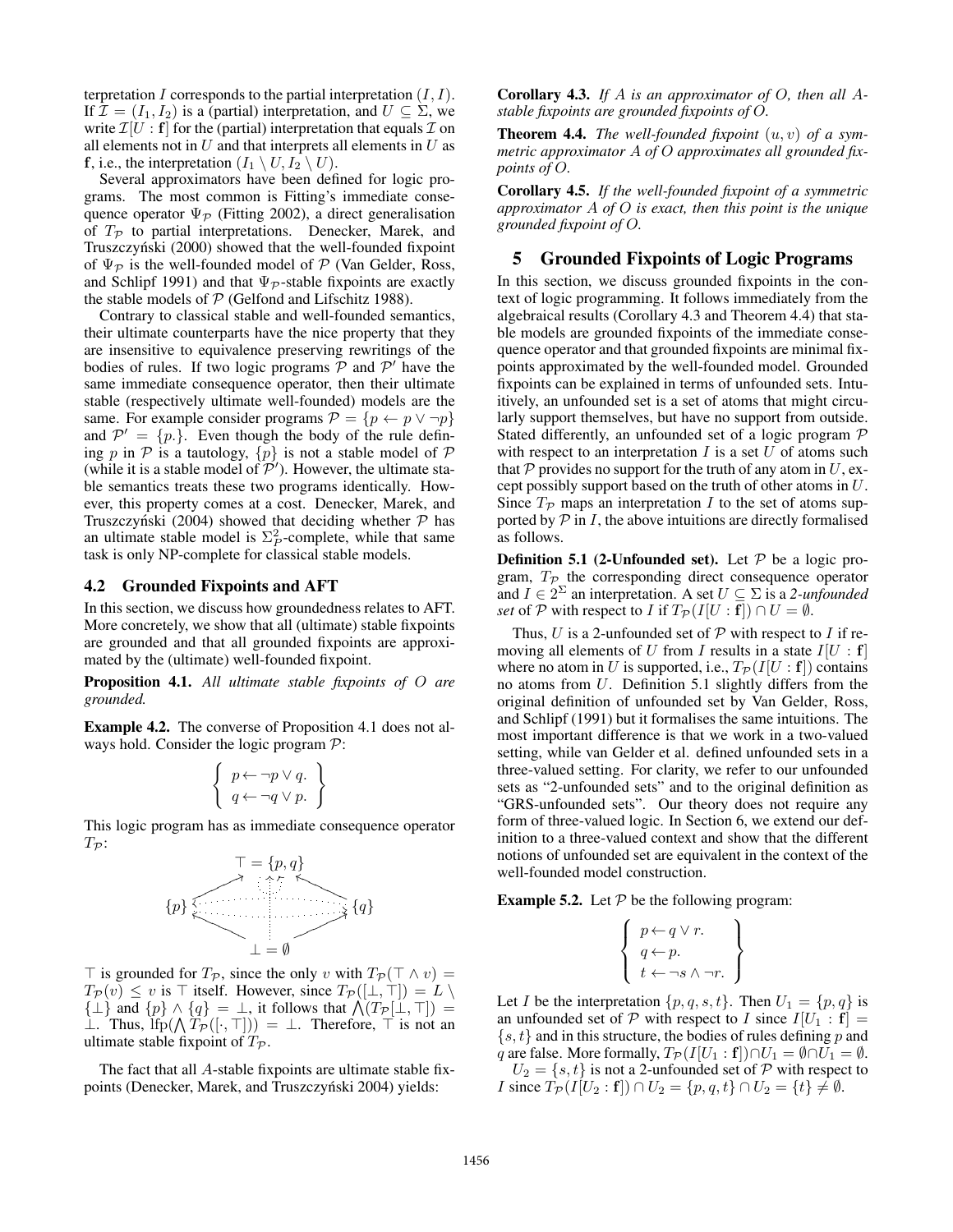In what follows, we use  $U^c$  for the set complement of  $U$ , i.e.,  $U^c = \Sigma \setminus U$ .

**Proposition 5.3.** Let  $P$  be a logic program,  $T_P$  the corresponding direct consequence operator and  $I \in 2^{\Sigma}$  an in*terpretation.* A set  $U \subseteq \Sigma$  *is a 2-unfounded set of*  $\mathcal P$  *with respect to I if and only if*  $T_{\mathcal{P}}(I \wedge U^c) \leq U^c$ .

Proposition 5.3 shows that  $U$  is a 2-unfounded set if and only if its complement satisfies the condition on  $v$  in Definition 3.1! This allows us to reformulate the condition that  $I$ is grounded as follows.

**Proposition 5.4.** A structure I is grounded for  $T_p$  if and *only if* I *does not contain any atoms that belong to a 2 unfounded set* U *of* P *with respect to* I*.*

If I is a fixpoint of  $T_p$ , then all sets  $U \subseteq I^c$  are 2unfounded sets. We call these 2-unfounded sets *trivial*. With this terminology, we find:

**Corollary 5.5.** A structure I is a grounded fixpoint of  $T_p$ *if and only if it is a fixpoint of*  $T_P$  *and*  $P$  *has no non-trivial 2-unfounded sets with respect to* I*.*

Similarly to ultimate semantics, grounded fixpoints are insensitive to equivalence-preserving rewritings in the bodies of rules: if  $\hat{\mathcal{P}}$  and  $\mathcal{P}'$  are such that  $T_{\mathcal{P}} = T_{\mathcal{P}'}$ , then the grounded fixpoints of  $P$  and  $P'$  coincide. Also similar to ultimate semantics, the above property comes at a cost.

Theorem 5.6. *The problem "given a finite propositional logic program* P*, decide whether* P *has a grounded fixpoint*" is  $\Sigma_2^P$ -complete.

Let us briefly compare grounded fixpoint semantics with the two most frequently used semantics of logic programming: well-founded and stable semantics. Firstly, it deserves to be stressed that the three semantics provide different formalisations of a similar intuition: a certain minimality criterion for fixpoints (which we called groundedness). Consequently it is to be expected that they often coincide. We established that for programs with a two-valued wellfounded model, the three semantics coincide. This sort of programs is common in applications for deductive databases (Datalog and extensions (Abiteboul and Vianu 1991)) and for representing inductive definitions (Denecker and Vennekens 2014). In contrast, well-founded semantics coincides only seldom with stable semantics in the context of answer set programming (ASP). We illustrated in Example 4.2 that in this case, also stable and grounded fixpoint semantics may disagree. This example is quite unwieldy, as are all such programs that we found. It led us to expect that for large classes of ASP programs, both semantics still coincide. For those programs, we have defined a an *elegant*, *intuitive* and *concise* reformulation of the existing semantics. It is a topic for future research to search for characteristics of ASP programs that guarantee that both semantics agree or disagree.

Grounded fixpoint semantics is, to the best of our knowledge, the first *purely two-valued and algebraical* semantics. The well-founded semantics explicitly uses three-valued interpretations in the well-founded model construction. Stable semantics uses three-valued logic implicitly: the Gelfond-Lifschitz reduct corresponds to an evaluation in a partial interpretation. The ultimate versions of these semantics are purely algebraical but still refer to three-valued interpretations (replacing Kleene valuation by supervaluation). Due to this, ultimate stable and well-founded models are relatively complex to understand.

Logic Programs with Abstract Constraint Atoms. The fact that grounded fixpoints semantics is two-valued and algebraical makes it not only easier to understand, but also to *extend* the semantics. To illustrate this, we consider logic programs with abstract constraint atoms as defined by Marek, Niemelä, and Truszczyński (2008). An abstract con*straint* is a collection  $C \subseteq 2^{\Sigma}$ . A *constraint atom* is an expression of the form  $C(X)$ , where  $X \subseteq \Sigma$  and C is an abstract constraint. The goal of such an atom is to model constraints on subsets of X. The truth value of  $C(X)$  in interpretation I is t if  $I \cap X \in C$  and f otherwise. Abstract constraints are a generalisation of pseudo-Boolean constraints, cardinality constraints, and much more. A *deterministic* logic program is a set of rules of the form<sup>1</sup>

$$
p \leftarrow a_1 \wedge \cdots \wedge a_n \wedge \neg b_1 \wedge \cdots \wedge b_m,
$$

where  $p$  is an atom and the  $a_i$  and  $b_i$  are constraint atoms. The intuition behind such a rule is that  $p$  is justified if the constraints  $a_i$  are satisfied while the  $b_i$  are not. This intuition is captured in an extended immediate consequence operator:

$$
T_{\mathcal{P}}(I) = \{p \mid \exists r \in \mathcal{P} : head(r) = p \land body(r)^{I} = \mathbf{t}\}.
$$

Grounded fixpoints of this operator still represent the same intuitions: an interpretation  $I$  is grounded if it contains no unfounded sets, or said differently, no atoms without external support. Thus, if it contains no set  $U$  of atoms such that  $T_{\mathcal{P}}(I[U:\mathbf{f}])\cap U=\emptyset.$ 

**Example 5.7.** Let  $\Sigma$  be the alphabet  $\{a, b, c, d\}$  For every *i*, let  $C_{\geq i}$  be the cardinality constraint  $\{X \subseteq \Sigma \mid |X| \geq i\}$ . Consider the following logic program  $\mathcal P$  over  $\Sigma$ :

$$
\left\{\n \begin{array}{ll}\n a. & b \leftarrow C_{\geq 1}(\Sigma). \\
c \leftarrow \neg C_{\geq 4}(\Sigma). & d \leftarrow C_{\geq 4}(\Sigma).\n \end{array}\n\right\}
$$

Any interpretation in which d holds is *not* grounded since for every I,  $C_{\geq 4}(\Sigma)^{I[d:\mathbf{f}]} = \mathbf{f}$  and thus  $d \notin T_{\mathcal{P}}(I[d:\mathbf{f}]).$ It can easily be verified that  $\{a, b, c\}$  is the only grounded fixpoint of  $P$ .

This example illustrates that even for complex, abstract extensions of logic programs, groundedness is an intuitive property: for any extension, a point is grounded if it contains no self-supporting atoms. Also, it often possible to derive common properties of all grounded fixpoints such as the fact that  $d$  cannot be contained in any of them. Lastly, groundedness easily extends to these rich formalisms (defining grounded fixpoints takes one line given the immediate consequence operator). This is in sharp contrast with more common semantics of logic programming (such as stable

 $<sup>1</sup>$  Here, we limit ourselves to deterministic programs. In general,</sup> Marek, Niemelä, and Truszczyński also described nondeterministic programs. We come back to this issue in Section 6.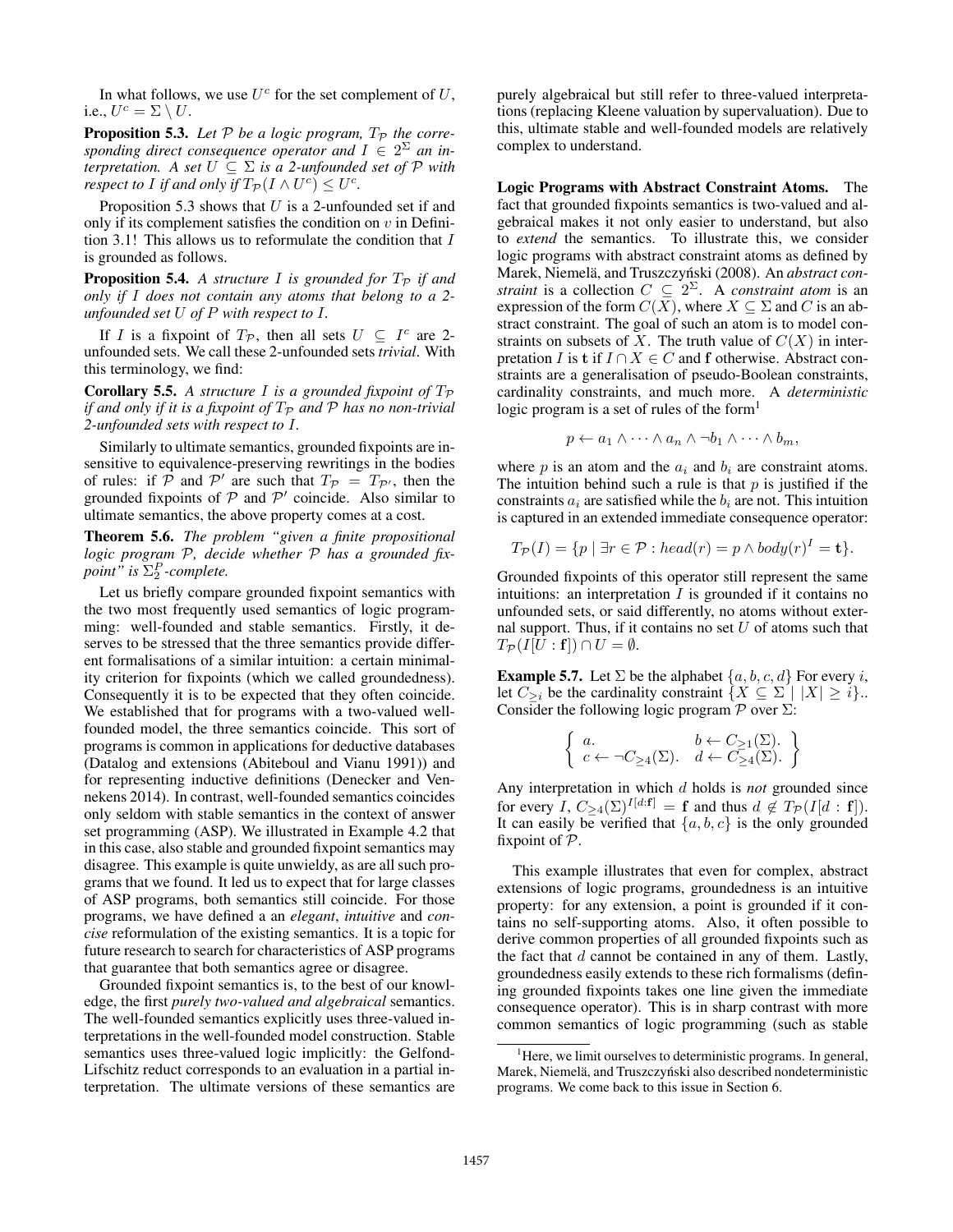and well-founded semantics) which are often hard(er) to extend to richer formalisms, as can be observed by the many different versions of those semantics that exist for logic programs with aggregates (Ferraris 2005; Son, Pontelli, and Elkabani 2006; Pelov, Denecker, and Bruynooghe 2007; Faber, Pfeifer, and Leone 2011; Gelfond and Zhang 2014).

# 6 Discussion

Unfounded Sets. Unfounded sets were first defined by Van Gelder, Ross, and Schlipf (1991) in their seminal paper introducing the well-founded semantics. Their definition slightly differs from Definition 5.1.

**Definition 6.1 (GRS-Unfounded set).** Let  $P$  be a logic program and  $\mathcal I$  a three-valued interpretation. A set  $U \subseteq \Sigma$  is a *GRS-unfounded set* of  $P$  with respect to  $I$ , if for each rule  $r$ with  $head(r) \in U$ ,  $body(r)^{\mathcal{I}} = \mathbf{f}$  or  $body(r)^{\mathcal{I}[U:\mathbf{f}]} = \mathbf{f}$ .

The first difference between 2-unfounded sets and GRSunfounded sets is that GRS-unfounded sets are defined for three-valued interpretations, while we restricted our attention to (total) interpretations. Our definition easily generalises to three-valued interpretations using Fitting's operator:

**Definition 6.2 (3-Unfounded set).** Let  $P$  be a logic program,  $\Psi_{\mathcal{P}}$  Fitting's immediate consequence operator and  $\mathcal I$ a three-valued interpretation. A set  $U \subseteq \Sigma$  is a 3-unfounded *set* of P with respect to I if  $\Psi_{\mathcal{P}}(\mathcal{I}[U:\mathbf{f}])_2 \cap U = \emptyset$ .

This definition formalises the same intuitions as Definition 5.1: U is a 3-unfounded set if making all atoms in  $U$  false results in a state where none of them can be derived. The following proposition relates the two notions of unfounded sets.

Proposition 6.3. *Let* P *be a logic program,* I *a three-valued interpretation and*  $U \subseteq \Sigma$ *. The following hold.* 

- *If* U *is a* 3*-unfounded set, then* U *is a GRS-unfounded set.*
- If  $\mathcal{I}[U : f]$  *is more precise than*  $\mathcal{I}$ *, then*  $U$  *is a GRSunfounded set if and only if* U *is a 3-unfounded set.*

We showed that for a certain class of interpretations, the two notions of unfounded sets coincide. Furthermore, Van Gelder et al. only use unfounded sets to define the wellfounded model construction. It follows immediately from Lemma 3.4 in (Van Gelder, Ross, and Schlipf 1991) that every partial interpretation  $\mathcal I$  in that construction with GRSunfounded set  $U$  satisfies the condition in the second claim in Proposition 6.3. This means that 3-unfounded sets and GRS-unfounded sets are equivalent for all interpretations that are relevant in the original work! Essentially, we provided a new formalisation of unfounded sets that correctly formalises the underlying intuitions, and that coincides with the old definition on all interpretations used in the original work. Furthermore, our definition is simpler and translates easily to algebra.

Corollary 5.5, which states that grounded fixpoints are fixpoints of  $T_{\mathcal{P}}$  that permit no non-trivial 2-unfounded sets, might sound familiar. Indeed, it has been shown that an interpretation is a *stable model* of a logic program if and only if it is a fixpoint of  $T_p$  and it permits no non-trivial

GRS-unfounded sets (Lifschitz 2008). This again shows that many of the intuitions used in Answer Set Programming are also closely related to the notion of groundedness.

Groundedness and Nondeterminism. In Section 5, we restricted ourselves to logic programs with abstract constraint atoms in the *bodies* of rules. As argued by Marek, Niemelä, and Truszczyński (2008), allowing them as well in heads gives rise to a *nondeterministic* generalisation of the immediate consequence operator. A consistent nondeterministic operator maps every point  $x \in L$  to a non-empty set  $O(x) \subseteq L$ . The definition of groundedness can straightforwardly be extended to this nondeterministic setting: a point  $x \in L$  is grounded for nondeterministic operator O, if  $x \leq v$ for all v such that  $O(x \wedge v) \leq v$ , where we define for a set  $X \subseteq L$  that  $X \le v$  if  $x \le v$  for every  $x \in X$ . A thorough study of groundedness for nondeterministic operators is out of the scope of this paper.

Other Definitions of Groundedness. The terminology "grounded" is heavily overloaded in the literature. This is not a coincidence since this term often represents similar intuitions. For example Denecker, Marek, and Truszczyński (2002) argued that ultimate stable models satisfy "some groundedness condition" without defining this condition. We formally defined groundedness and showed in Proposition 4.1 that with this definition, their claim indeed holds.

In 1988, Konolige defined notions of *weak*, *moderate* and *strong* groundedness in order to formalise some of his intuitions regarding "good" models of autoepistemic theories. However, as he mentions himself, the closest he got to formalising these intuitions was strong groundedness, a syntactical criterion that depends on how a theory is rewritten to a normal form. We now claim<sup>2</sup> that our notion of groundedness formalises his intuitions, or at least, that it works for all examples he gave!

In Dung's argumentation frameworks, the grounded semantics is also defined. Since this is defined as the least fixpoint of the (monotone) characteristic operator, in this case this is the unique grounded fixpoint. However, Strass (2013) showed that this does not generalise to abstract dialectical frameworks, where the grounded extension corresponds to the (ultimate) Kripke-Kleene fixpoint.

# 7 Conclusion

In this paper, we defined a new algebraical concept, namely groundedness. We showed that grounded fixpoints behave well with respect to other fixpoints studied in approximation fixpoint theory: given an operator  $O$  and an approximator A of O, all A-stable fixpoints are grounded for O and all grounded fixpoints of  $O$  are approximated by the  $A$ -wellfounded fixpoint. Moreover, grounded fixpoints free us from the need of choosing such an approximator: they are defined directly in terms of the original lattice operator.

 $2$ The journal version of this paper will formally describe the application of our theory to various fields, including a more detailed discussion about the different notions of groundedness, Konolige's intuitions and the relation to grounded fixpoints.